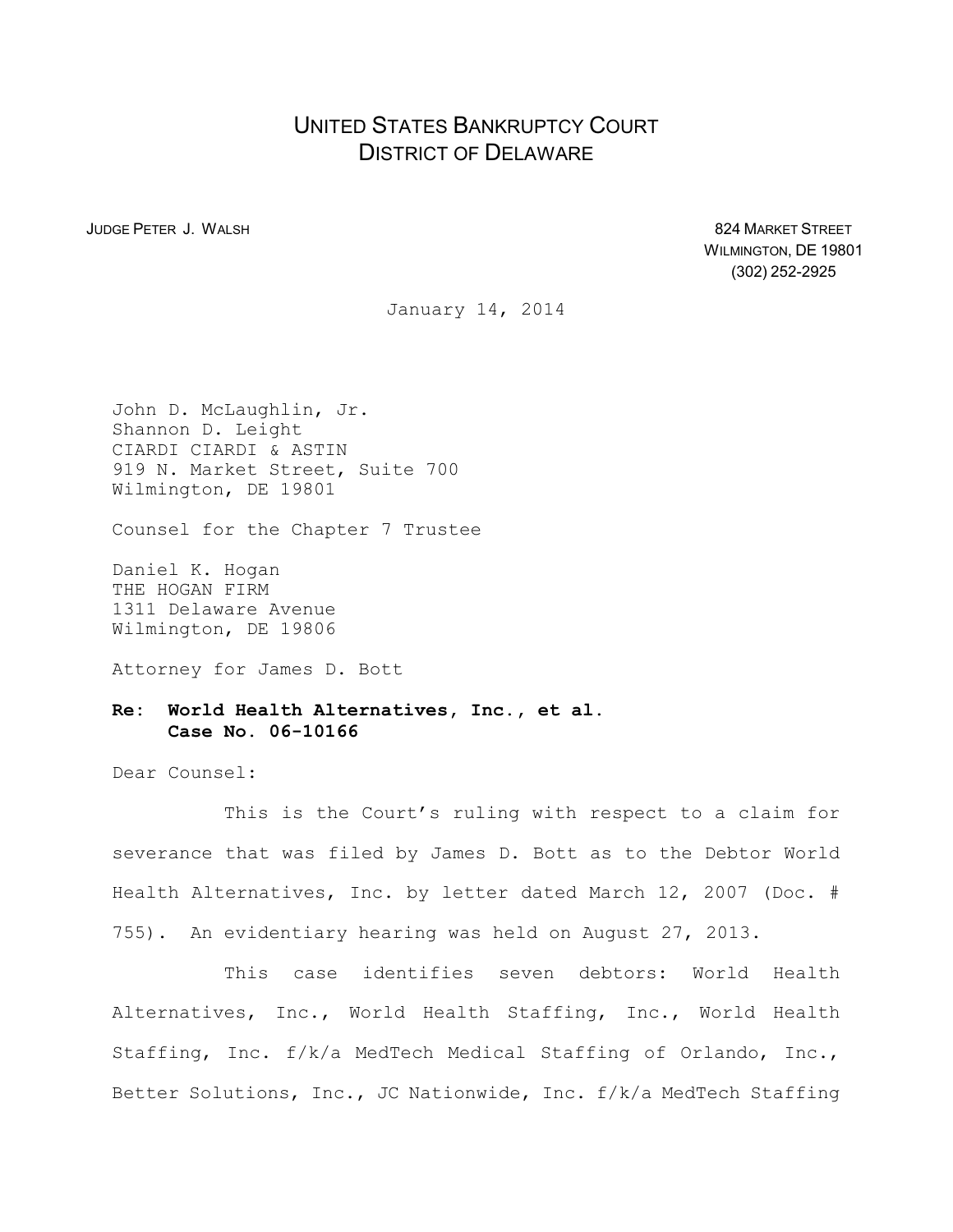of Boca Raton, Inc., MedTech Medical Staffing of New England, Inc., and MedTech Franchising, Inc. They are administratively consolidated but not substantively consolidated. The Chapter 7 Trustee objects to the Bott claim on the grounds that Bott does not have a claim against World Health Alternatives, Inc.

Bott asserts that "his administrative claim was predicated on the APA and on his verbal employment agreement with World Health" (Tr. 13:18-20.) Bott's reliance on the Asset Purchase Agreement is ill founded. Section 2.4 (b) of the Asset Purchase Agreement states in pertinent part:

The Buyer is not assuming under this Agreement or any other Transaction Document any Liability that is not specifically identified as an Assumed Liability under Section 2.4(a) ... including any of the following: ... (v) all Liabilities arising prior to the Closing Date or as a result of the Closing for severance, bonuses, or any other form of compensation to any employees, agents, or independent contractors of the Seller or Holdings, whether or not employed by the Buyer after the Closing and whether or not arising or under any applicable Law, Benefit Plan, or other arrangement with respect thereto.

The only evidence supporting Bott's claim of a verbal employment agreement with World Health Alternatives, Inc. is Bott's testimony, which testimony did not identify any officer of World Health Alternatives, Inc. who had the authority to and did on behalf of that corporation enter into such an agreement.

While Bott testified that he "worked for World Health Alternatives, Inc." (Tr. 90:15-16), there is substantial evidence to the contrary.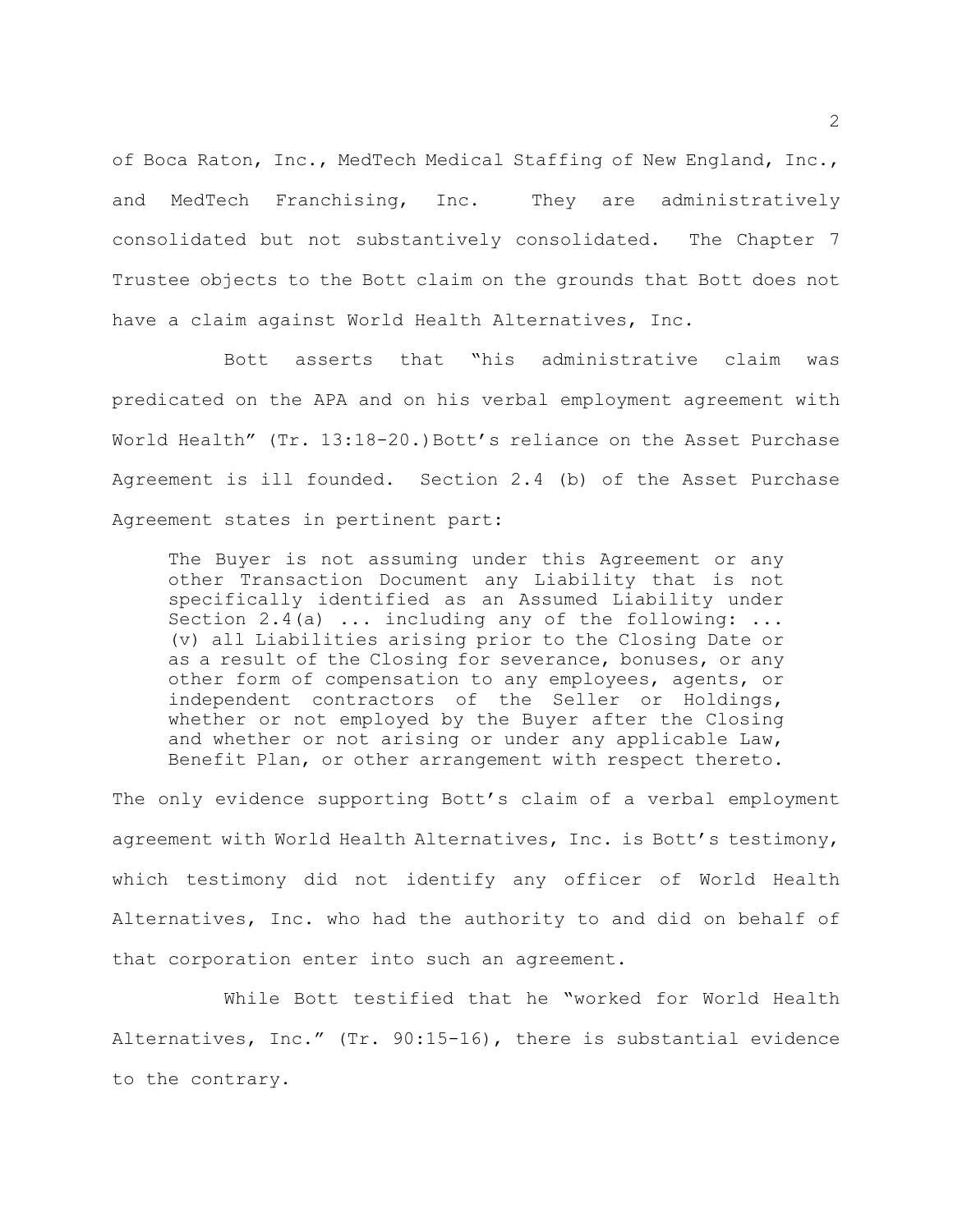(1) He acknowledged that he received W-2 statements indicating that he was an employee of Better Solutions, Inc. (Tr.  $16:4-10$ ;

(2) He also stated that "I worked for JC Nationwide, Inc. as their Chief Information Officer during the time of 2000 to November  $15^{th}$ , 2004." (Tr. 16:23-25.) He further testified as follows:

- Q. So is it your testimony that you were an officer of JCN?
- A. Yes.
- Q. Or JC.
- A. Yes, JC Nationwide, I was Chief Information Officer.

(Tr. 17:9-12.)

(3) Exhibit 3 is a copy of the Separation Agreement that was tendered to Bott when he was terminated. That document clearly identifies Bott as an employee of JC Nationwide, Inc. Specifically, the Separation Agreement states:

This Separation Agreement ("Agreement") is entered into by and between **James D. Bott** ("James D. Bott") and **JC Nationwide, Inc.** ("JCN") effective April 28, 2006.

WHEREAS, James D. Bott has been an at-will employee of JCN; and

WHEREAS, James D. Bott and JCN have agreed that James D. Bott's employment with JCN will be terminated as of the Termination Date; and

WHEREAS, James D. Bott and JCN wish to memorialize in writing the terms upon which the employment relationship is being terminated;